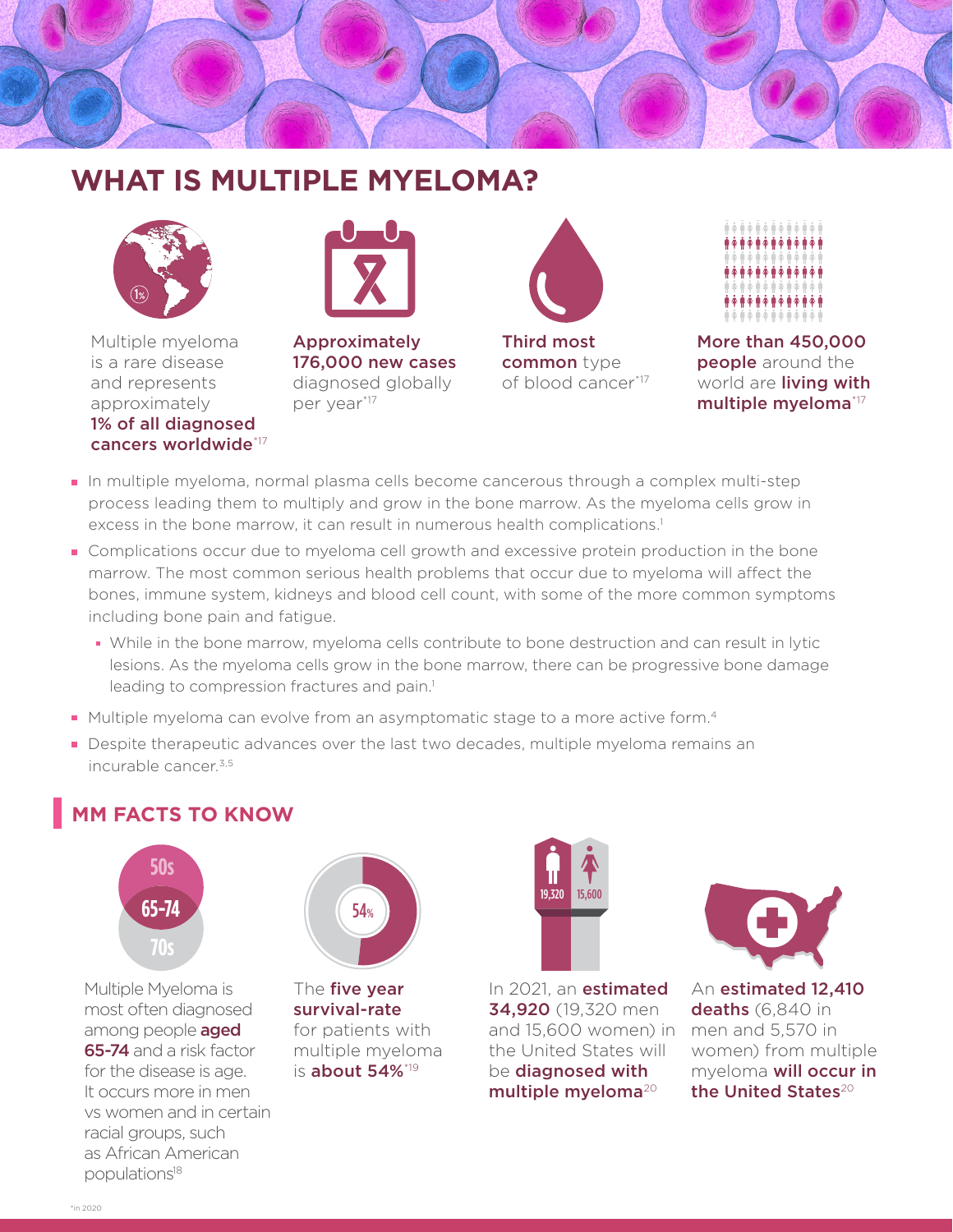

## **TREATMENT PLANNING**

• A treatment plan is designed for each patient individually, based on multiple factors such as:



- Sustained treatment may allow patients to live longer. Today, novel therapies are helping patients experience longer progression-free survival than ever.<sup>7</sup>
- **Previously untreated multiple myeloma patients usually start on induction therapy to reduce the** tumor burden. Patients are closely monitored for toxicity and response by frequent assessment and blood work. Treatment may also include a stem cell transplant, based on a patient's health status.<sup>4</sup>
- Patients may be prescribed maintenance treatment in an attempt to delay the disease from returning or relapsing.4
- Relapse occurs to the majority of patients, and may occur one or multiple times.<sup>8</sup> Some considerations for treatment in relapse include individual patient characteristics, as well as the duration and response to previous therapies, type and aggressiveness of the relapse and treatment tolerance.<sup>9,10</sup>
- It is important that patients and health care providers discuss treatment regimens tailored to the patient's needs, as well as the prescribing information and clinical guidelines of available therapy options.<sup>9</sup>